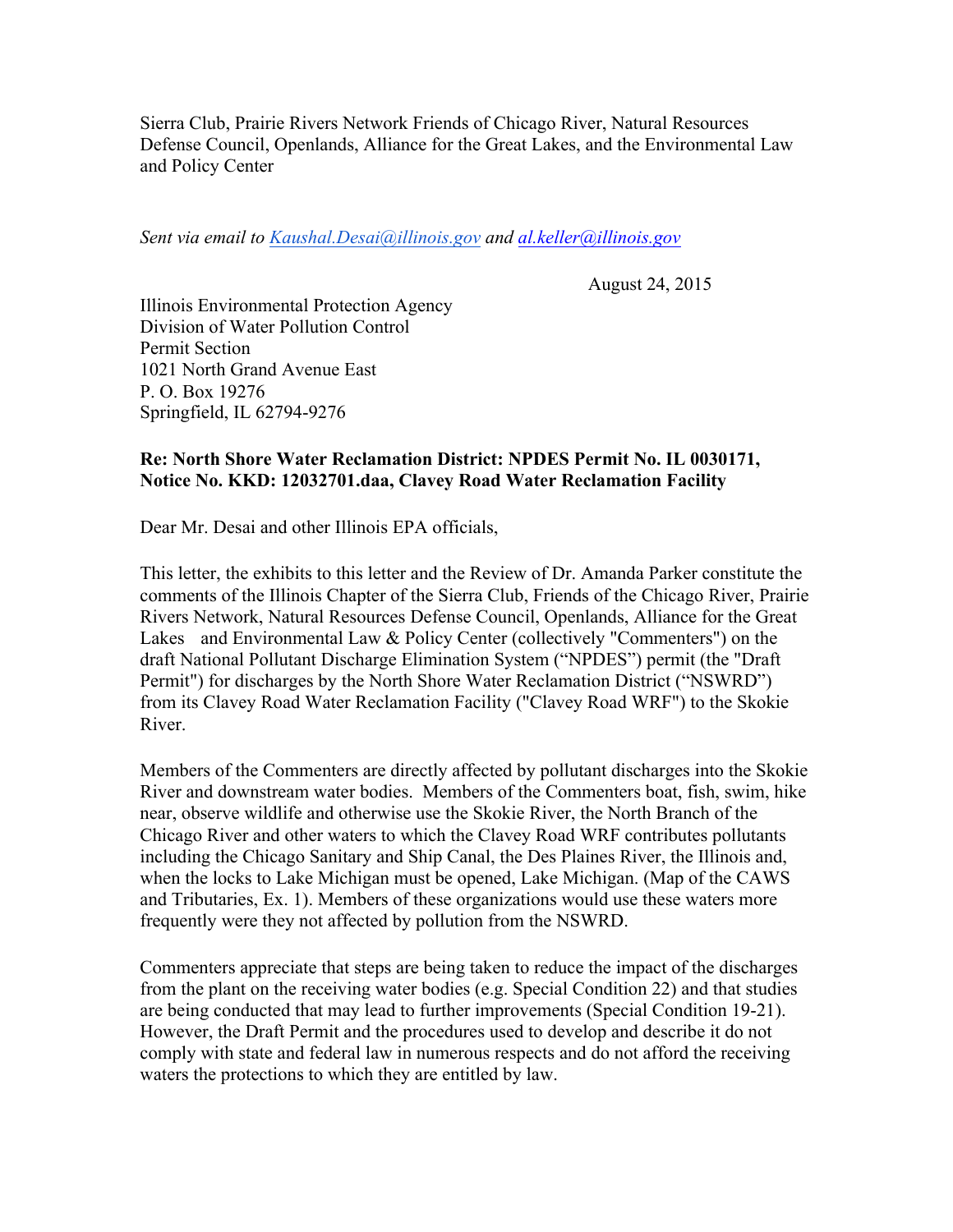State law, including federal Clean Water Act provisions incorporated by reference, requires IEPA to include effluent limits in permits where necessary to prevent violations of water quality standards. 35 Ill. Adm. Code 304.105, 35 Ill. Adm. Code 309.141(d) (1), (2), 35 Ill. Adm. Code 309.143(a); 40 C.F.R. § 122.44(d). As explained below, there is at least a reasonable potential for the Clavey Road WRF discharge of total phosphorus ("TP"), carbonaceous oxygen demand ("CBOD") and nitrogenous oxygen demand ("NBOD") to cause violations of the water quality standards for dissolved oxygen ("DO"), 35 Ill. Adm. Code 302.206, and the narrative "offensive conditions" water quality standard prohibiting plant and algal growth of other-than-natural origin. 35 Ill. Adm. Code 302.203. In fact, these waters are already impaired for aquatic life and aesthetic uses with the associated causes of aquatic algae, dissolved oxygen and phosphorus. Specifically, the receiving stream segment (Waterbody segment HCCD-09) is described in the public notice factsheet as having aquatic life and aesthetic use impairments with aquatic algae, dissolved oxygen and phosphorus listed among the causes. The North Branch of the Chicago River (NCC-07) is also impaired.

Regarding phosphorus, the Draft Permit includes only an effluent limit of 1.0 mg/L TP. This is 20 times or more of what has been identified as the natural level of phosphorus in Illinois waters (Testimony of Professor Michael Lemke to the IPCB R04-026, Ex.2.p.3) and more than 13 times the recommended U.S. EPA criteria for this eco-region (0.076  $mg/L$ )(Ex. 3). It is also at least ten times the phosphorus standard that the State of Wisconsin has set for flowing waters less than 40 miles north of the Skokie River and the North Branch of the Chicago River (0.10 mg/L for non-wadeable streams. TP criteria for wadeable streams are lower).(Ex.s 4, 5, 6, 7NW, 7W)

IEPA plainly has not has calculated a water quality-based effluent limit ("WQBEL"). There is no reason to believe that the 1.0 mg/L limit will prevent the plant discharges from causing or contributing to the already existing dissolved oxygen and offensive conditions violations. IEPA should start over, place a proper WQBEL in the permit that is designed to prevent the discharge of phosphorus from causing or contributing to violations of the dissolved oxygen and "offensive conditions" standards, consider what additional steps may be necessary to control CBOD and NBOD, and re-notice the a revised draft permit for public comment under 35 Ill. Adm. Code 309.120.

#### **OBJECTIONS, COMMENTS AND QUESTIONS**

# **A. IEPA must determine if there is a reasonable potential for the discharge to contribute to a violation of numeric or narrative water quality standards.**

Numerous provisions of law require that IEPA determine if there is a reasonable potential for discharges of phosphorus (as well as for other pollutants that are or may be in the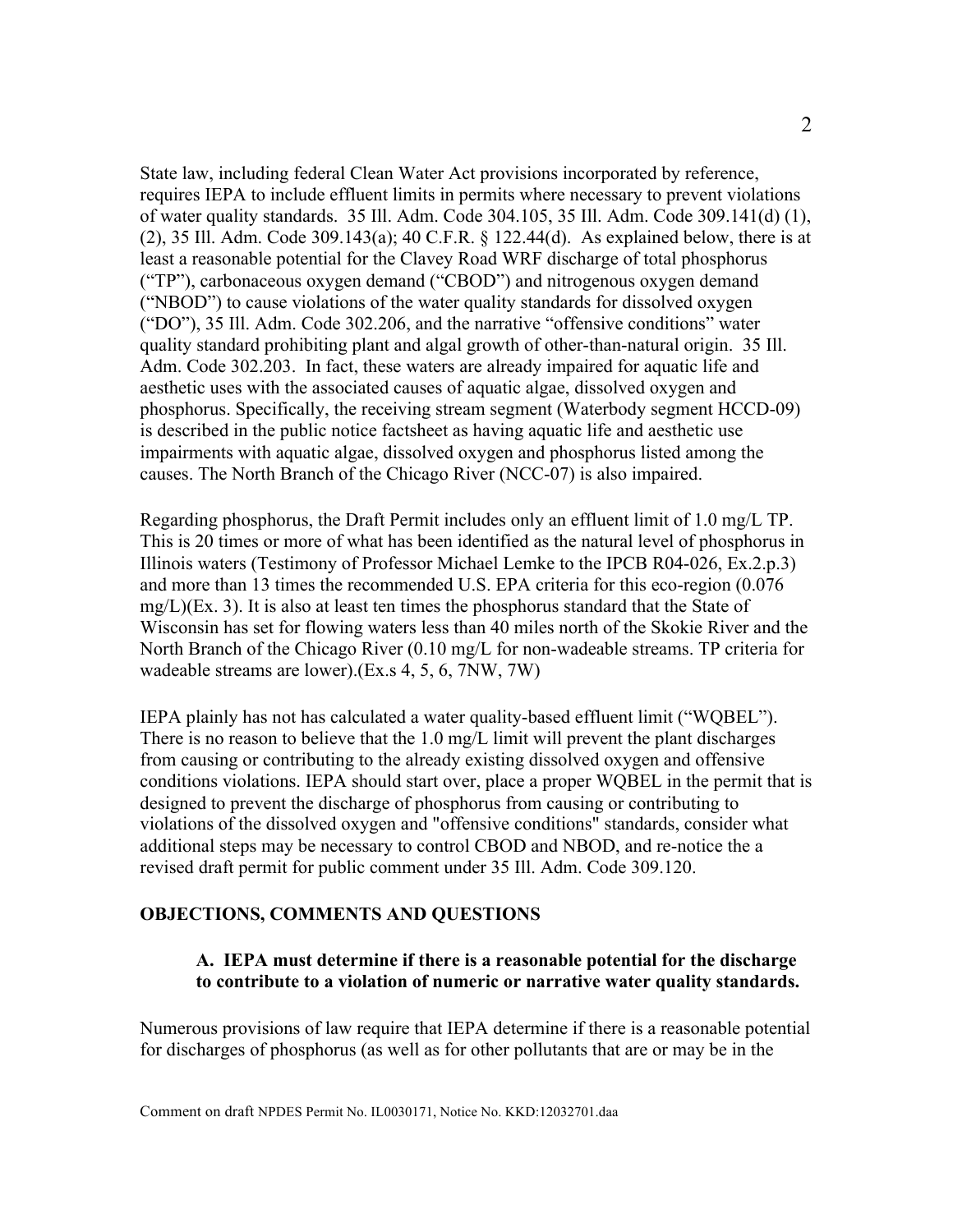discharge) to cause or contribute to a violation of any Illinois numeric or narrative water quality standard:

- 35 Ill. Adm. Code 304.105 provides that "no effluent shall, alone or in combination with other sources, cause a violation of any applicable water quality standard."
- 35 Ill. Adm. Code 309.143(a) requires limits on pollutants that have the "reasonable potential" to cause violations of water quality standards.
- $\bullet$  35 Ill. Adm. Code 309.141(d)(1) and (2) require IEPA to impose any requirement necessary to meet water quality standards and any federal law or regulation, thereby incorporating 40 C.F.R. § 122.44(d).

40 CFR § 122.44(d) requires IEPA to make a reasonable potential determination. As explained by EPA Region 5 Water Director Tinka Hyde:

EPA expects that Illinois EPA will follow 40 CFR §122.44(d) when it develops permits for nutrient discharges. Specifically, Illinois must (1) determine whether nutrient discharges will cause, have a reasonable potential to cause or contribute to an excursion beyond the criteria in 35 Ill. Adm. Code 302.203 or 302.205 in proximate and downstream waters; and (2) set nutrient effluent limitations which are derived from and comply with 35 Ill. Adm. Code 302.203 and 302.205, as applicable, when it makes an affirmative determination. In addition, Illinois EPA must: (1) determine whether nutrients, either alone or in combination with carbonaceous biochemical oxygen demand (CBOD) and ammonia, will cause, have a reasonable potential to cause, or contribute to an excursion beyond the criteria in 35 Ill. Adm. Code 302.206 in proximate or downstream waters.

Letter of January 21, 2011 from Ms. Tinka Hyde to Marcia Willhite, Illinois EPA. (Ex. 8) See also, Permit Writers Manual Chapter 6 (Ex. 9); Response to Petition of Minnesota Center for Environmental Advocacy (Ex. 10) pp.11-13; Letter of ELPC, MEA, MCEA, NRDC and Sierra Club to Tinka Hyde, Jan. 14, 2013 (Ex.11)(collecting U.S. EPA statements on 40 CFR § 122.44(d)). See also, State-EPA Nutrient Innovations Task Group, "Urgent Call to Action" (August 2009) (Ex. 12); U.S. EPA Presentation, "Developing WQBELs for Nutrient Pollution (Ex. 13)

IEPA provided to Commenters the memo of Bob Mosher to Abel Haile of December 22, 2011, (Ex. 14), which contains a reasonable potential analysis as to certain pollutants and pollutant parameters. It does not, however, provide any analysis of the reasonable potential of the discharge to violate 302.203 (offensive conditions) or 302.206 (dissolved oxygen). Special Condition 21 indicates that IEPA intends to conduct some further analysis regarding dissolved oxygen sometime in the future but certainly does not ensure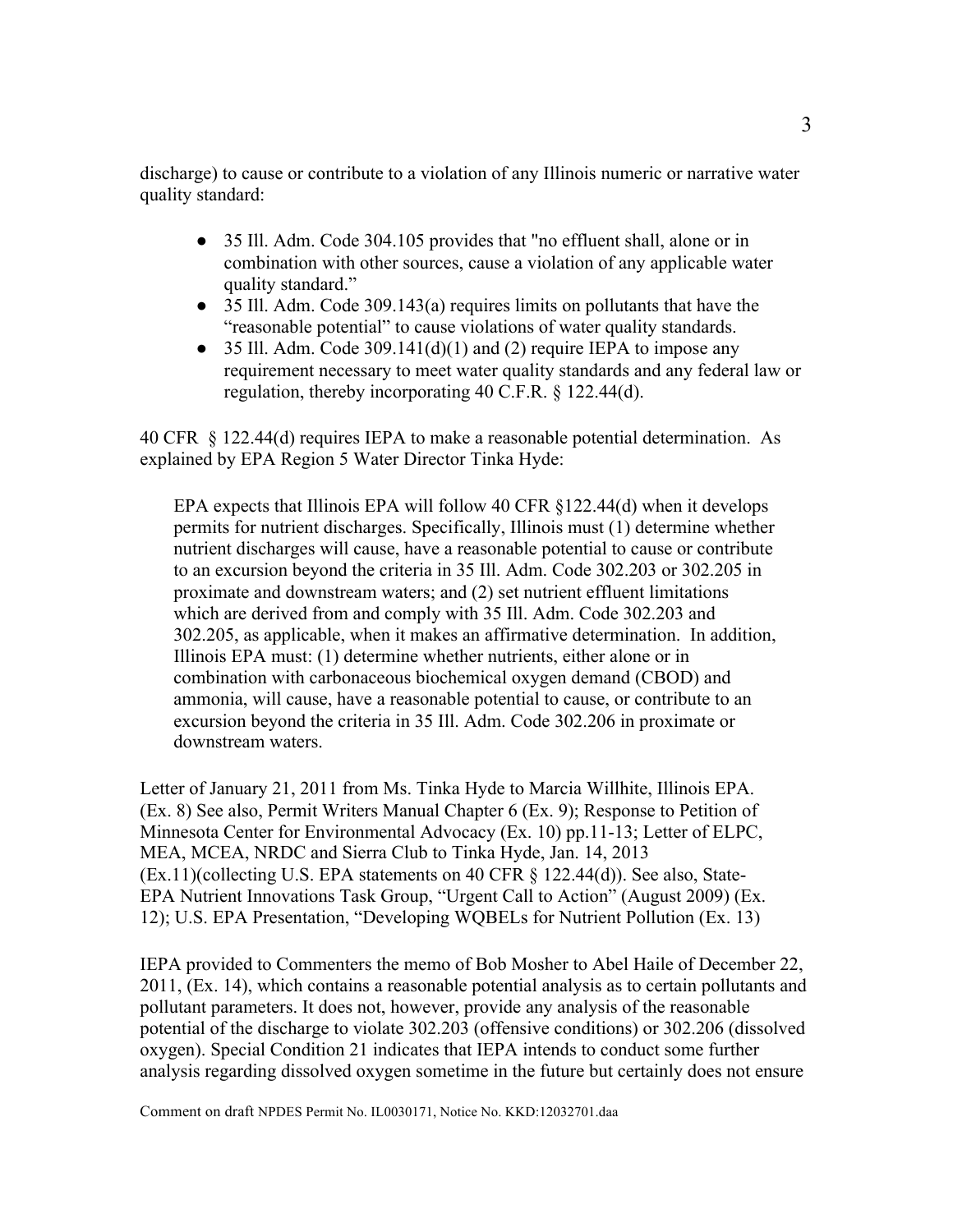that dissolved oxygen standards will not be violated by the discharge. Further, the permit Fact Sheet provides no information on how IEPA derived a 1.0 mg/L phosphorus limit, in violation of NPDES procedural requirements at 40 CFR 124.8(b)(4) and 35 Ill. Adm. Code 309.108 and 309.113(a)(3). The citation given in the Fact Sheet for the 1.0 mg/L limit, 35 Ill. Adm. Code 309.146, a provision which relates to monitoring not WQBELs, is plainly incorrect and therefore violates 35 Ill. Adm. Code 309.113(a)(4).

# **B. There is at least a reasonable potential that the Clavey Road WRF discharge will cause or contribute to violations of the dissolved oxygen and narrative standards.**

It is well known to IEPA that sewage treatment plants that have not been designed to remove phosphorus are likely to discharge phosphorus at concentrations well in excess of the level of the 0.1 mg/L. (Ex.s 15.16. and 17 with data on MWRD discharges and a Water Environment Research Foundation study) Measures of phosphorus concentrations above and below the Clavey Road plant show large increases in phosphorus levels in the Skokie River below the plant, with concentrations below the Clavey Road WRF discharge far in excess of the Wisconsin and U.S. EPA TP criteria. (Ex.s 18, 19)

It cannot be seriously maintained that a 1.0 mg/L limit is adequate to prevent the discharge from causing or contributing to a violation of standards. There is little dilution available in the Skokie River at the Clavey Road WRF outfall (Ex.14) and the waters in the Middle Fork and West Fork of the North Branch of the Chicago River do not provide clean water that could sufficiently dilute the Clavey Road WRF to prevent Clavey Road WRF from causing or contributing to violations of the North Branch of the Chicago River. These other forks of the North Branch contain nutrient-laden effluent from the Deerfield WRF as well as runoff and CSOs. (Ex.1)

IEPA has listed phosphorus as a cause of impairment in a number of waters that receive discharges from the Clavey Road WRF under Section 303(d) of the Clean Water Act, and has specifically listed phosphorus as a cause in HCCD-09 and HCC-07 (Ex.s 14, 20A, 20B). Each of these waters is listed as impaired by low dissolved oxygen and phosphorus with municipal point sources among the sources of the pollutants causing the impairment. (See also MWRD DO data, Ex.s 21 and 22) HCCD-09 is also listed as impaired by aquatic algae. A 303(d) listing of a water body as impaired by the state is at least a *prima facie* showing that it is in fact impaired. *Ala. Dept. of Env. Mgmt. v. Ala. Rivers Alliance, Inc.*, 14 So. 3d 853, 864, 866–68 (Ala. Civ. App. 2007)

There is every reason to believe that phosphorus levels must be well below 0.3 mg/L to prevent violations of 302.203 and 302.206. As noted, U.S. EPA criteria, Wisconsin criteria and Minnesota criteria all would dictate that total phosphorus should be kept less than 0.1 mg/L. (Ex.s 3-7,23, 24). Scientific studies indicate that phosphorus certainly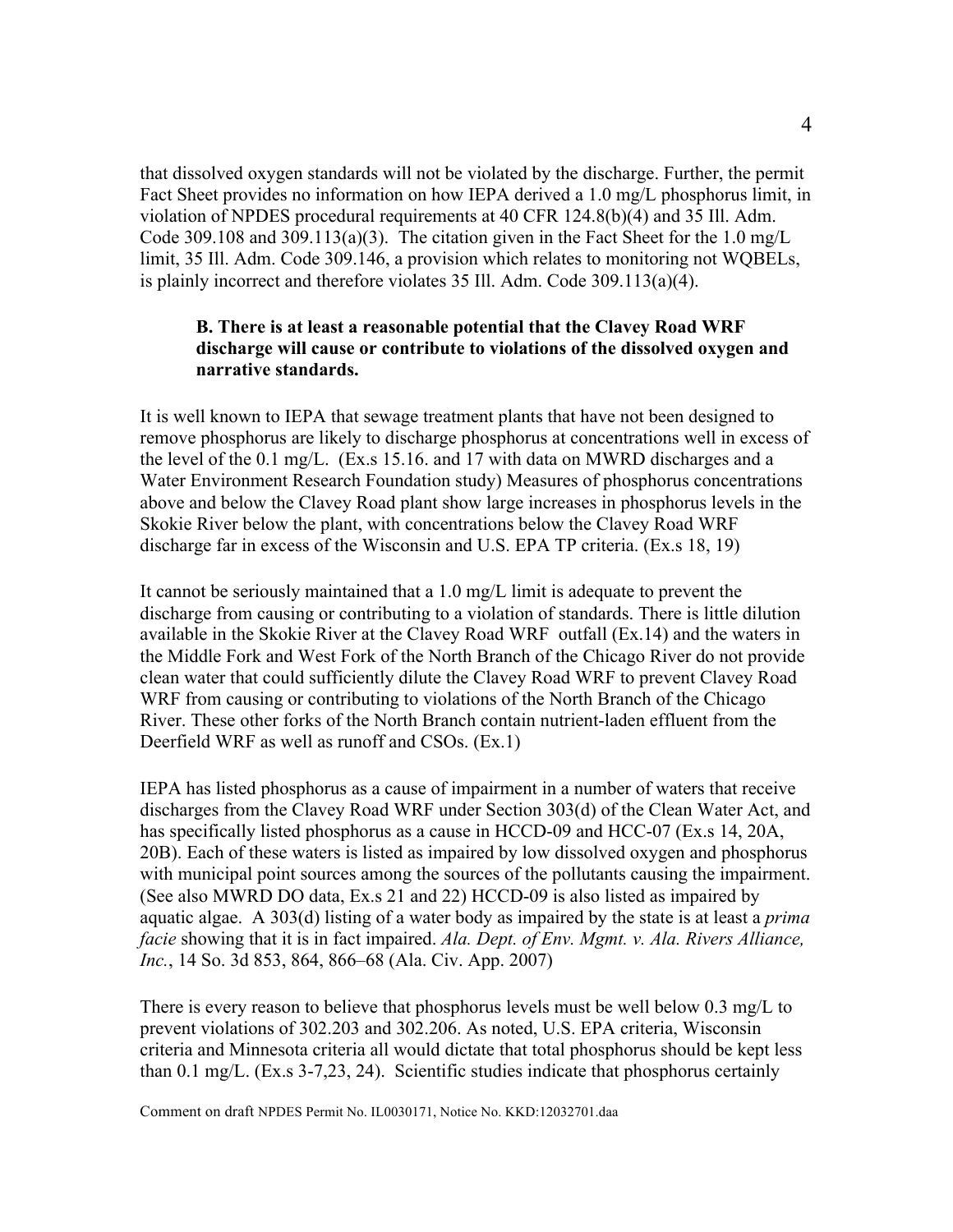must be reduced below 0.25 mg/L to reduce the level of unnatural plant or algal growth (Ex.s 25-8). Even a study by the Metropolitan Water Reclamation District at its Egan plant demonstrated that reducing phosphorus levels to 1.0 mg/L is not sufficient to prevent violations of water quality standards (Ex.29).

# **C. The law requires IEPA to set numeric permit limits that ensure dissolved oxygen and offensive conditions standards will not be violated.**

35 Ill. Adm. Code 304.105 and 35 Ill. Adm. Code 309.141(d)(1) require the agency to "ensure" that limits are placed in NPDES permits that prevent violations of water quality standards. To "ensure" means "to make certain." *Corey H. by Shirley P. v. Bd. of Educ.*, 995 F. Supp. 900, 913 (N.D. Ill. 1998); American Heritage College Dictionary (3d Ed.). Surely, one does not "make certain" that pollution allowed by permits will not violate water quality standards without 1) studying the potential impacts of the pollution on the receiving streams, 2) determining what is necessary to prevent impacts that violate water quality standards, and 3) including limits in the permit to prevent such violations. 40 C.F.R. § 122.44(d). See also Ex.s 8-13.

The applicable incorporated federal requirement set forth at 40 C.F.R. § 122.44(d) specifically requires that NPDES permits set limits to prevent discharges from violating not only *numeric* water quality standards (such as the applicable numeric dissolved oxygen minimum levels), but *any* water quality standards "including State narrative criteria for water quality" (such as the narrative offensive conditions standard).

Illinois does not currently have a numeric phosphorus water quality standard that would allow easy calculation of a permit limit. However, the law nonetheless requires that IEPA develop a numeric permit limit on the discharge of phosphorus to prevent phosphorus pollution from causing a violation of the dissolved oxygen or offensive conditions standard. Federal regulations identify several options available to IEPA to accomplish this. As explained in *American Paper Inst. v. United States EPA*, 40 C.F.R. § 122.44(d)(1)(vi) was enacted to prevent the kind of mistake made in the Draft Permit:

On its face, section 301 [of the Clean Water Act] imposes this strict requirement as to all standards—*i.e.*, permits must incorporate limitations necessary to meet standards that rely on narrative criteria to protect a designated use as well as standards that contain specific numeric criteria for particular chemicals. The distinctive nature of each kind of criteria, however, inevitably leads to significant distinctions in how the two types of criteria are applied to derive effluent limitations in individual permits. When the standard includes numeric criteria, the process is fairly straightforward: the permit merely adopts a limitation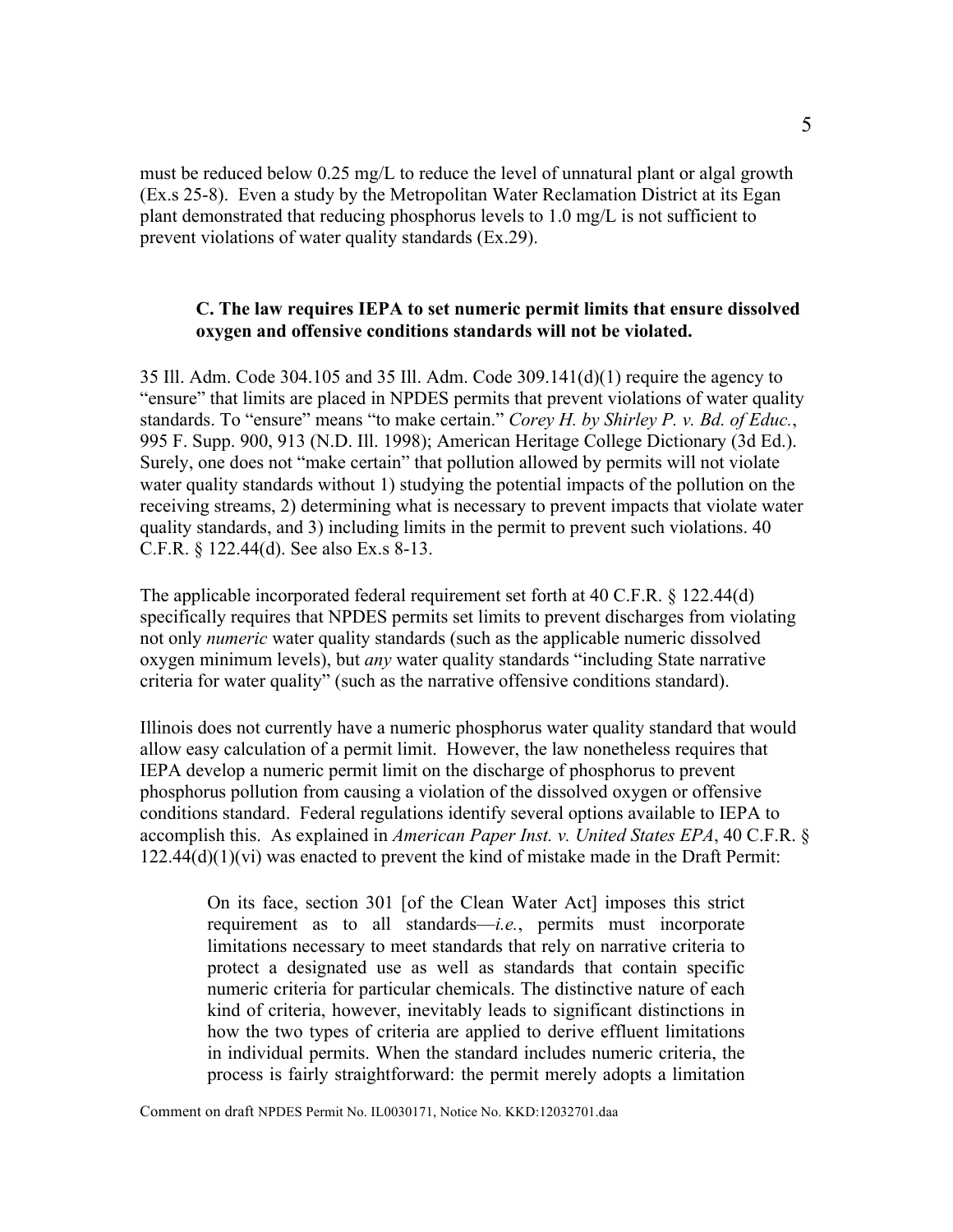on a point source's effluent discharge necessary to keep the concentration of a pollutant in a waterway at or below the numeric benchmark. Narrative criteria, however, present more difficult problems: How is a state or federal NPDES permit writer to divine what limitations on effluent discharges are necessary to assure that the waterway contains, for example, "no toxics in toxic amounts"? Faced with this conundrum, some permit writers threw up their hands and, contrary to the Act, simply ignored water quality standards including narrative criteria altogether when deciding upon permit limitations. . . .

 To address these difficulties, the EPA promulgated the regulation under attack here, 40 C.F.R.  $\S$  122.44(d)(1)(vi). That rule requires NPDES permit writers to use one of three mechanisms to translate relevant narrative criteria into chemical-specific effluent limitations. Specifically, the regulation provides that a permit writer must establish effluent limits from narrative criteria by using (1) a calculated numeric water quality criterion derived from such tools as a proposed state numeric criterion or an "explicit state policy or regulation interpreting its narrative water quality criterion"; (2) the EPA recommended numeric water quality criteria, but only on a "case-by-case basis" and "supplemented where necessary by other relevant information"; and/or (3) assuming certain conditions are met, limitations on the discharge of an "indicator parameter," *i.e.*, a different pollutant also found in the point source's effluent.

996 F.2d 346, 350 (D.C. Cir. 1993).

Applying 40 C.F.R. § 122.44(d)(1)(vi), U.S. EPA has repeatedly set numeric phosphorus limits for sewage treatment plants at 0.1 mg/L based on an analysis of what limits were stringent enough to prevent violations of Massachusetts narrative standards substantially similar to the Illinois dissolved oxygen and offensive conditions standards. These limits —which are an order of magnitude lower than the limit established in the draft Clavey Road WRF Permit— have been upheld by the U.S. EPA Environmental Appeals Board and a federal appellate court. *Upper Blackstone Water Pollution Abatement Dist. v. U.S. EPA*, 690 F.3d 9, 30–31 (1st Cir. 2012), cert. denied, 133 S. Ct. 2382 (2013) (upholding 0.1 mg/L phosphorus limit based on U.S. EPA criteria and national, regional and local studies); *In re City of Attleboro, Mass. Wastewater Treatment Plant*, 14 E.A.D. 398, 399– 400, (EAB 2009) (upholding limit of 0.1 mg/L phosphorus to prevent violation of narrative and numeric standards based on EPA Gold Book criteria). The Environmental Appeals Board has even remanded a limit of 0.1 mg/L of phosphorus (one tenth of the limit in the Draft Permit) as potentially not stringent enough, because the record in that case did not show that the limit ensured that an applicable narrative standard would not be violated. *In re City of Marlborough, Mass. Easterly Wastewater Treatment Plant* 12 E.A.D. 235, 250, 2005 EPA App. LEXIS 14 (EAB 2005).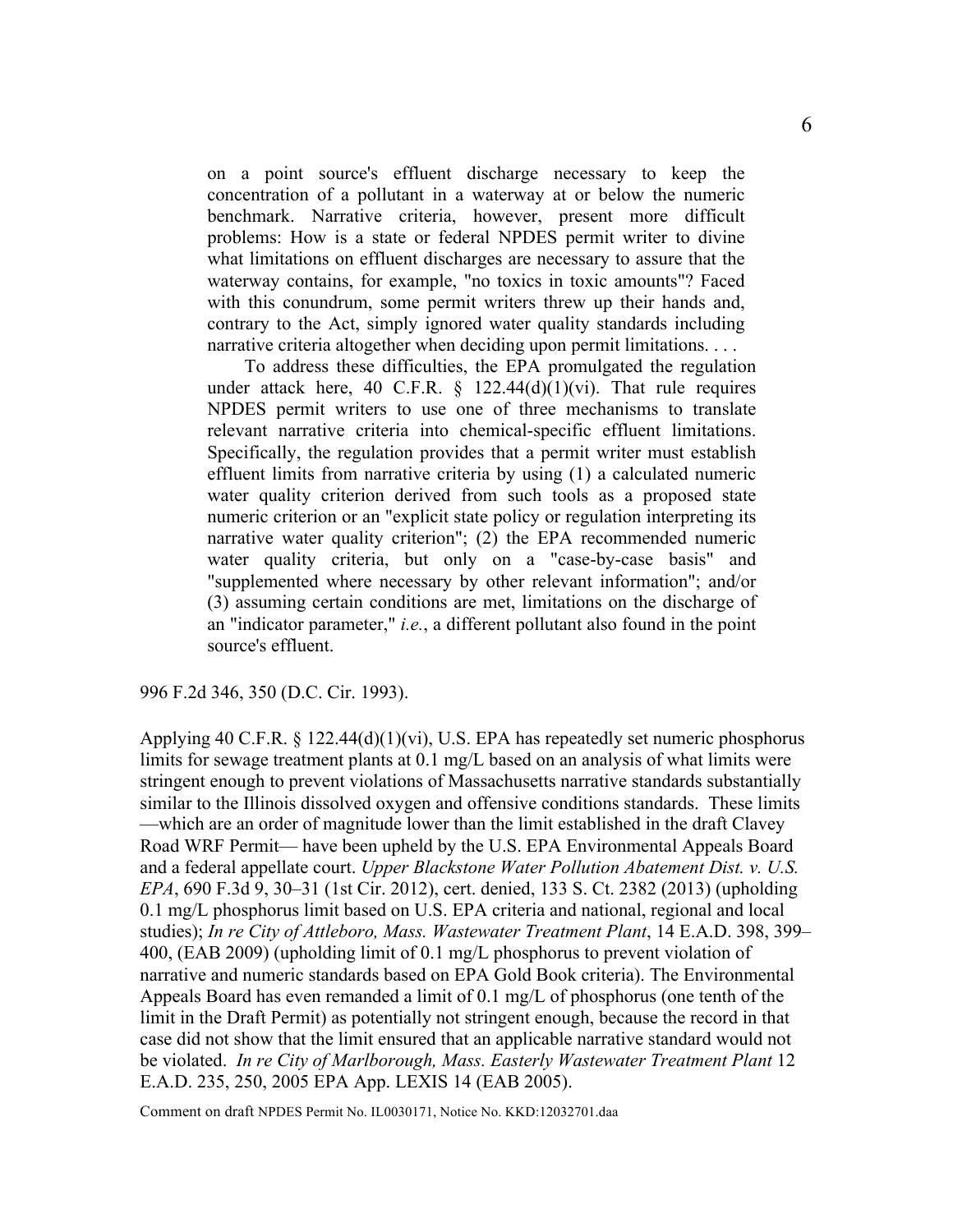Here, IEPA can look to numerous pieces of information to determine a proper WQBEL for phosphorus in the permit including U.S. EPA phosphorus criterion for this Eco-region is 0.076 mg/L, the Wisconsin phosphorus criteria for wadeable and non-wadeable waters, and the Minnesota 0.150 mg/L criterion..(Ex.s 3-7, 23, 24) To be clear, Commenters do not argue that the U.S. EPA, Minnesota or Wisconsin criteria are water quality standards directly applicable in Illinois. The applicable water quality standards are the offensive condition standard and the dissolved oxygen standards. However, because Illinois has no applicable numeric water quality standard for phosphorus, the U.S. EPA, Minnesota and Wisconsin criteria are the sort of data that 40 C.F.R.  $\S$  122.44(d)(1)(vi)(A) requires IEPA to use in setting numeric effluent limits on phosphorus to protect against violations of the dissolved oxygen standards and the offensive condition standard.

Although not directly relevant to the development of a proper WQBEL, it may be mentioned that chemical and biological phosphorus removal processes have been used to reliably reduce phosphorus to well below 1.0 mg/L at facilities similar to the Clavey Road WRF. Many conventional chemical and biological processes can consistently achieve phosphorus levels between 0.5 and 1.0 mg/L, while lower limits are attainable with advanced processes such as tertiary sedimentation and filtration processes.

Many different types of filters, including dual media filters, tri-media filters, and deep bed filters have been used to remove phosphorus, sometimes in combination with sedimentation facilities that provide a secondary barrier to improve performance. This arrangement has been used by Clean Water Services in Portland, OR to consistently meet a 70 ug/L effluent TP permit limit. Direct filtration (without sedimentation facilities) using different types of filters provides a single barrier for solids separation. The City of Las Vegas has used this approach to consistently meet a 170 ug/L effluent TP permit limit. Two stage filtration, or using two filters in series, provides an additional removal barrier to improve separation of phosphorus containing particles. New York has used this type of technology to reduce total phosphorus to below 50 ug/L at its Stamford, Delhi, and Walton plants.<sup>1</sup>

At the Blue Heron Water Reclamation Facility (DAF = 6.75 MGD) in Titusville, FL, improvements including anoxic zone RAS bleed, anaerobic zone VFA addition and discharge to a restored wetland have resulted in nutrient level reductions from 5.67 mg/L to 0.94 mg/L total nitrogen and 0.77 mg/L to 0.04 mg/L total phosphorus.<sup>2</sup>

<sup>1</sup> *Tertiary Phosphorus Removal.* Water Environment Research Foundation.(Ex.17)

Comment on draft NPDES Permit No. IL0030171, Notice No. KKD:12032701.daa <sup>2</sup> *Case Studies on Implementing Low-Cost Modifications to Improve Nutrient Reduction at Wastewater Treatment Plants*. US EPA. August 2015. (Ex. 30) Appendix B Pp. 49-58. Additional references showing that practical treatment to levels far below those proposed by IEPA here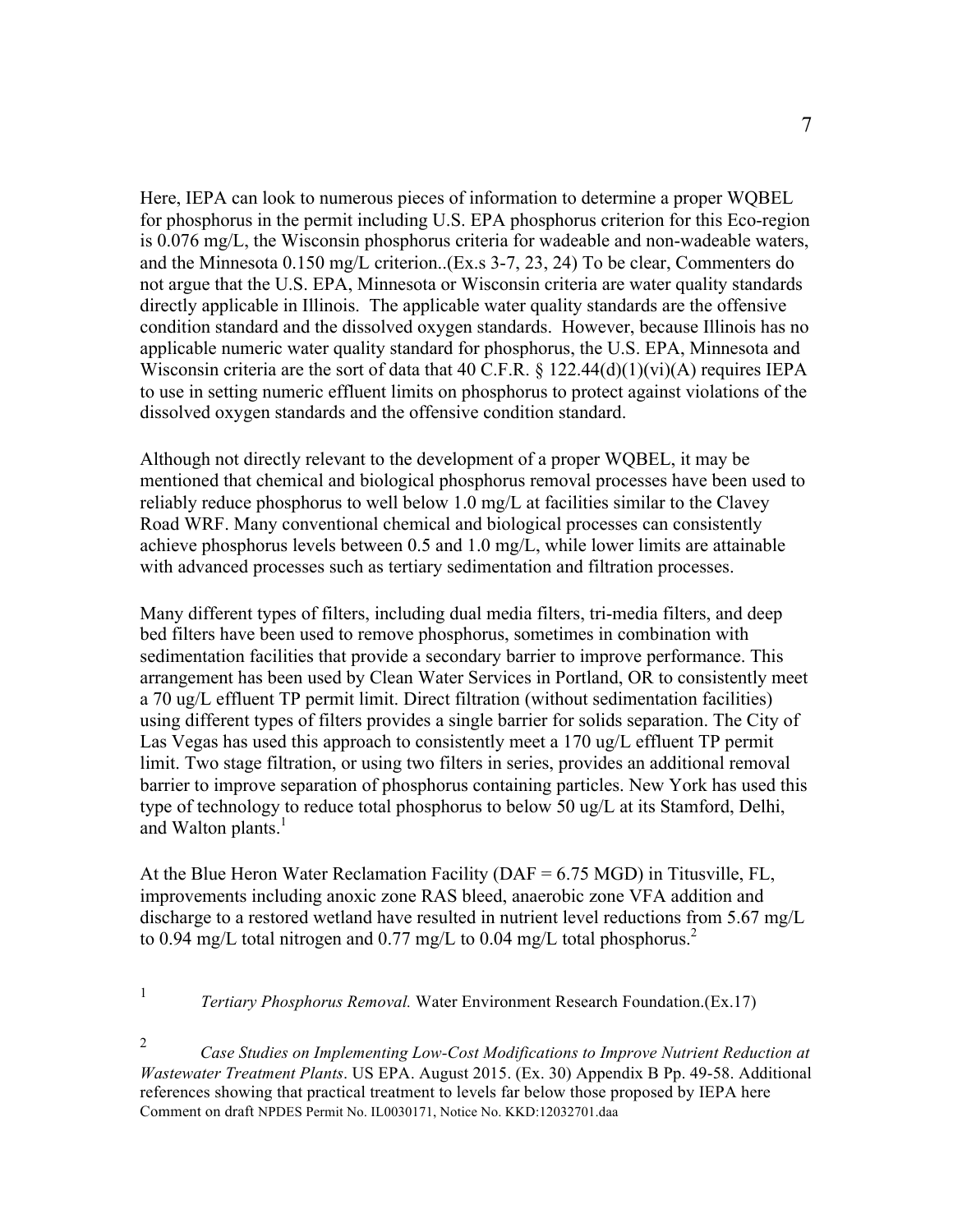The permit does have a minimum dissolved oxygen limit for the effluent. This is helpful, but requiring minimum levels of dissolved oxygen *in the effluent* does little to protect against phosphorus fueling plant or algal blooms that reduce dissolved oxygen levels in the Skokie River and the North Branch of the Chicago River. In fact, phosphorus pollution leads to plant and algal growth that will take the dissolved oxygen out of the water some time after it is discharged and miles below the discharge point. (Ex.s 2, 31, 32). Indeed, the IPCB has recognized that dissolved oxygen effluent limits are not sufficient to protect dissolved oxygen levels in receiving waters from the effects of phosphorus-fueled algal growth. *IEPA v. IPCB*, 386 Ill. App. 3d 375, 386 (Ill. App. 2008) (imposition of permit effluent limits for dissolved oxygen and pH not sufficient to assure protection against violations in receiving waters of dissolved oxygen or pH standards due to nutrient pollution).

Daily swings in dissolved oxygen levels caused by photosynthetic activity can be caused by plant or algal growth that is stimulated by phosphorus pollution. (Ex.2 and Robert G. Wetzel, Limnology, Academic Press (3d. Ed. 2001) p. 154; Burkholder, JoAnn M., Glibert, Patricia M., Eutrophication and Oligotrophication, Encyclopedia of Biodiversity, Vol. 3, p. 351 (2013) Phosphorus discharged with the effluent may not immediately have any effect on dissolved oxygen in the effluent, and will not even have an effect in the receiving water bodies until there has been time for plants or algae in the receiving waters to use that phosphorus. Thus, even if the effluent has a high level of dissolved oxygen in the pipe coming out of the plant, there may be DO violations downstream as biological activity caused by phosphorus pollution leads to crashes in the DO level during periods of darkness. Dr. Michael Lemke of the University of Illinois testified that low dissolved oxygen levels caused by phosphorus pulsing into Illinois River side channel lakes from river water caused fish kills inside side channel lakes. (Ex. 2).

 include City of Rutland Wastewater Treatment Facility Phosphorus Removal Planning Study Filtration. October 2014. http://www.rutlandcity.org/vertical/sites/%7B7B135F7F-3358-43FC-B154-A313EF1F3222%7D/uploads/Rutland\_WWTF\_P\_Removal\_Study\_-\_Oct\_2014.pdf; Erik R. Coats, David L. Watkins, Cynthia K. Brinkman, and Frank J. Loge. Effect of Anaerobic HRT on Biological Phosphorus Removal and the Enrichment of Phosphorus Accumulating Organisms. http://www.mobio.com/images/custom/file/pdf/2011-Coats-WER-Effect-of-anaerobic-HRT-on-biological-phosphorous-removal-and-the-enrichment-of-PAOs.pdf ; Linda L. Blackall, Gregory R. Crocetti, Aaron M. Saunders, and Philip L. Bond. 2002. A review and update of the microbiology of enhanced biological phosphorus removal in wastewater treatment plants. Antonie van Leeuwenhoek, 81 (681-691).; Omoike A. I. and vanLoon, G. W. 1999. Removal of phosphorus and organic matter removal by alum during wastewater treatment. Water Research, 33 (3617-3627).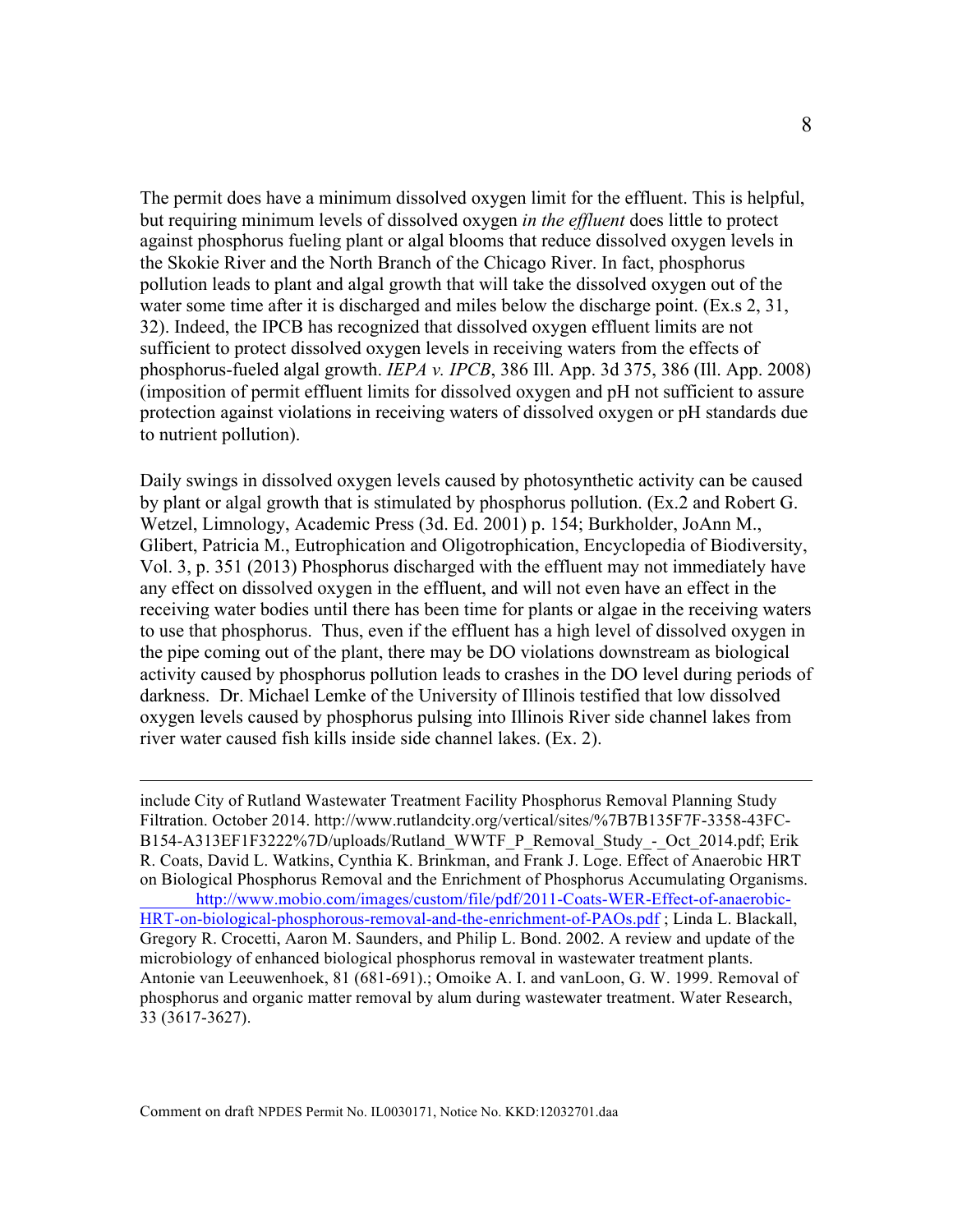As a matter of science, it is well established that phosphorus pollution can travel great distances and often causes adverse effects well downstream from the discharge point at locations where the other necessary requirements for plant or algal growth (e.g. light, proper flow conditions) give the algae an opportunity to grow. (Ex.s 2, 31, 32 and publications cited above) As a matter of law, the permit limits must protect those downstream waters in addition to the waters proximate to the discharge. *Arkansas v. Oklahoma*, 503 U.S. 91, 94, 105-07 (1992) (discharges in Arkansas could not be allowed if they would cause a violation of water quality standards in Oklahoma, 39 miles downstream); *In re Proposed Determination of No Significant Ecological Damage for the Joliet Generating Station*, 1989 Ill. ENV LEXIS 1204 \*37 (PCB 1989) (discharges of effluent from power plants in Joliet could not be allowed to cause violations of water quality standards downstream in Des Plaines River near Channahon, Illinois). It is literally apparent to members of Commenters that phosphorus pollution is causing algal growth in downstream waters in the North Branch of the Chicago Rivers. (See Pictures)

## **D. The Permit should require monitoring adequate to determine whether discharges from the Clavey Road WRF violate Special Condition 5.**

35 Ill. Adm. Code 309.146(a)(2) provides that "The Agency shall require every holder of an NPDES Permit, as a condition of the NPDES Permit issued to the holder, to ... make reports adequate to determine the compliance or lack of compliance with all effluent limits and special conditions in the permit ..." However, the Draft Permit does not require any monitoring or reporting that will allow determination of whether Special Condition 5 (prohibiting violations of water quality standards) has been met. At a minimum, continuous dissolved oxygen monitoring and appropriate monitoring of chlorophyll in the Skokie River and the North Branch of the Chicago River are needed to determine compliance with the prohibition in Special Condition 5 with regard to dissolved oxygen and offensive conditions. *See Des Plaines River Watershed Alliance v. Ill. EPA*, 2007 Ill. ENV LEXIS 149 \*141–42 (PCB 2007) (additional studies required by IPCB to determine if copper limit in NPDES permit was necessary when copper tests that had been done did not lead to clear results).

#### **Objections:**

Commenters object to:

1. The lack of a reasonable potential analysis regarding whether the discharge of phosphorus from the Clavey Road WRF, alone and in combination with the discharge of CBOD, NBOD and other pollutants, will cause or contribute to violations of dissolved oxygen standards, 35 Ill. Adm. Code 302.206;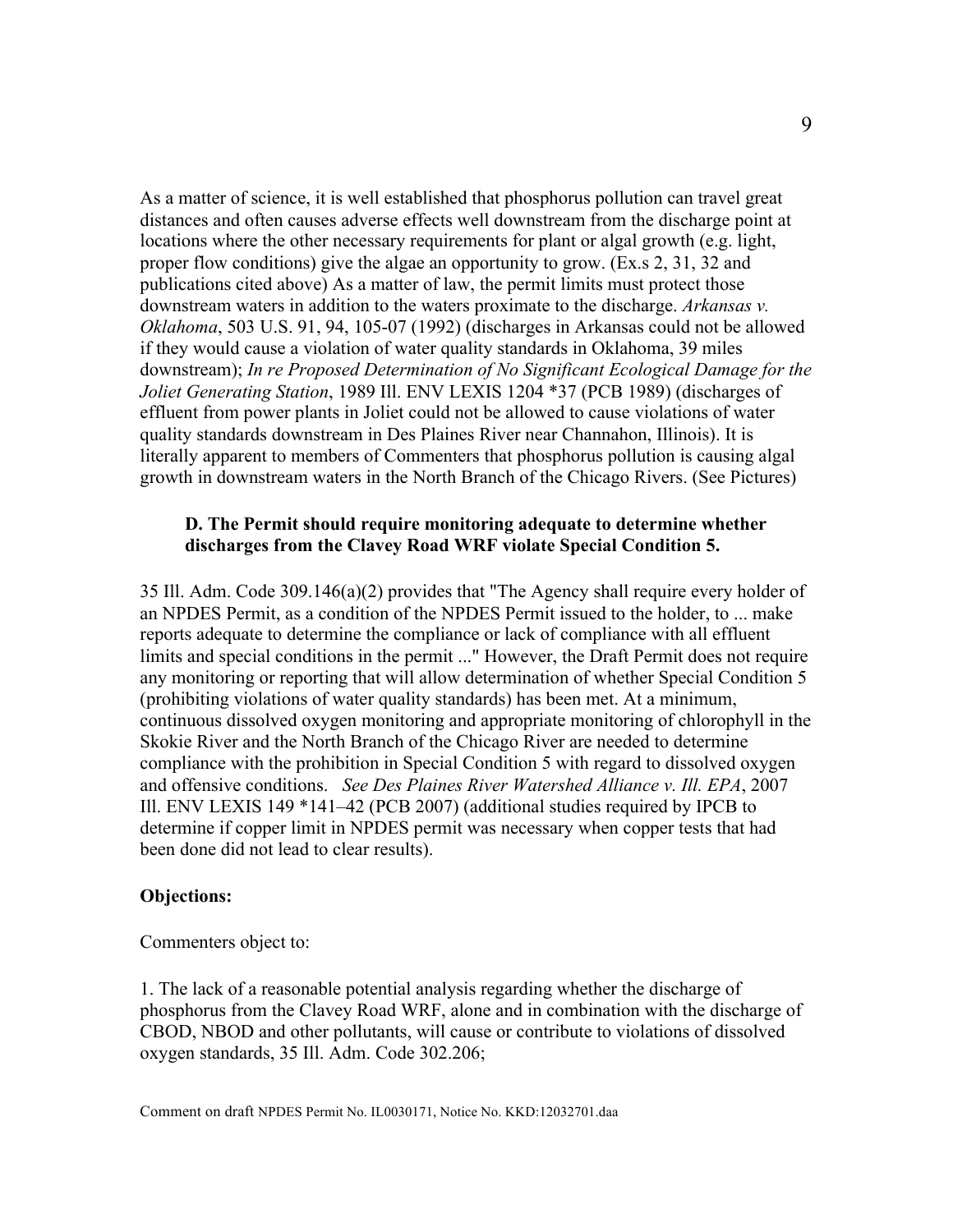2. The failure of IEPA to perform a reasonable potential analysis regarding compliance with the offensive conditions water quality standard, 35 Ill. Adm. Code 302.203, in the Skokie River and the North Branch of the Chicago River;

3. The failure of the Fact Sheet to provide an analysis of how the 1.0 mg/L total phosphorus limit was derived, in violation of 35 Ill. Adm. Code 309.108(c), 309.113(a)(3) and (4) and 40 CFR 124.8(b)(4);

4. The failure of the Draft Permit to set numeric water quality based effluent limits for phosphorus that ensure against violations of 35 Ill. Adm. Code 302.203 (offensive conditions);

5. The failure of the Draft Permit to set numeric water quality based effluent limits for phosphorus, CBOD and NBOD that ensure against violations of 35 Ill. Adm. Code 302.206 (dissolved oxygen);

6. The failure of the Draft Permit, in violation of 35 Ill. Adm. Code 309.146(a)(2), to require monitoring adequate to determine whether Special Condition 5 is being violated through discharges that cause or contribute to violations of the dissolved oxygen standard, 35 Ill. Adm. Code 302.206; and

7. The failure of the Draft Permit, in violation of 35 Ill. Adm. Code 309.146(a)(2) to require monitoring adequate to determine whether Special Condition 5 is being violated through discharges that cause or contribute to violations of the offensive conditions standard, 35 Ill. Adm. Code 302.203.

# **Questions:**

Commenters ask what analysis IEPA has done with regard to the following subjects and ask that IEPA provide the results of any such analysis:

1. Whether discharges of phosphorus, NBOD and CBOD in the concentrations permitted by the numeric limits in the Draft Permit will cause or contribute or have a reasonable potential to cause or contribute to violations of dissolved oxygen standards, 35 Ill. Adm. Code 302.206, in the Skokie River?

2. Whether discharges of phosphorus, NBOD and CBOD in the concentrations permitted by the numeric limits in the Draft Permit will cause or contribute or have a reasonable potential to cause or contribute to violations of dissolved oxygen standards, 35 Ill. Adm. Code 302.206, in the North Branch of the Chicago River?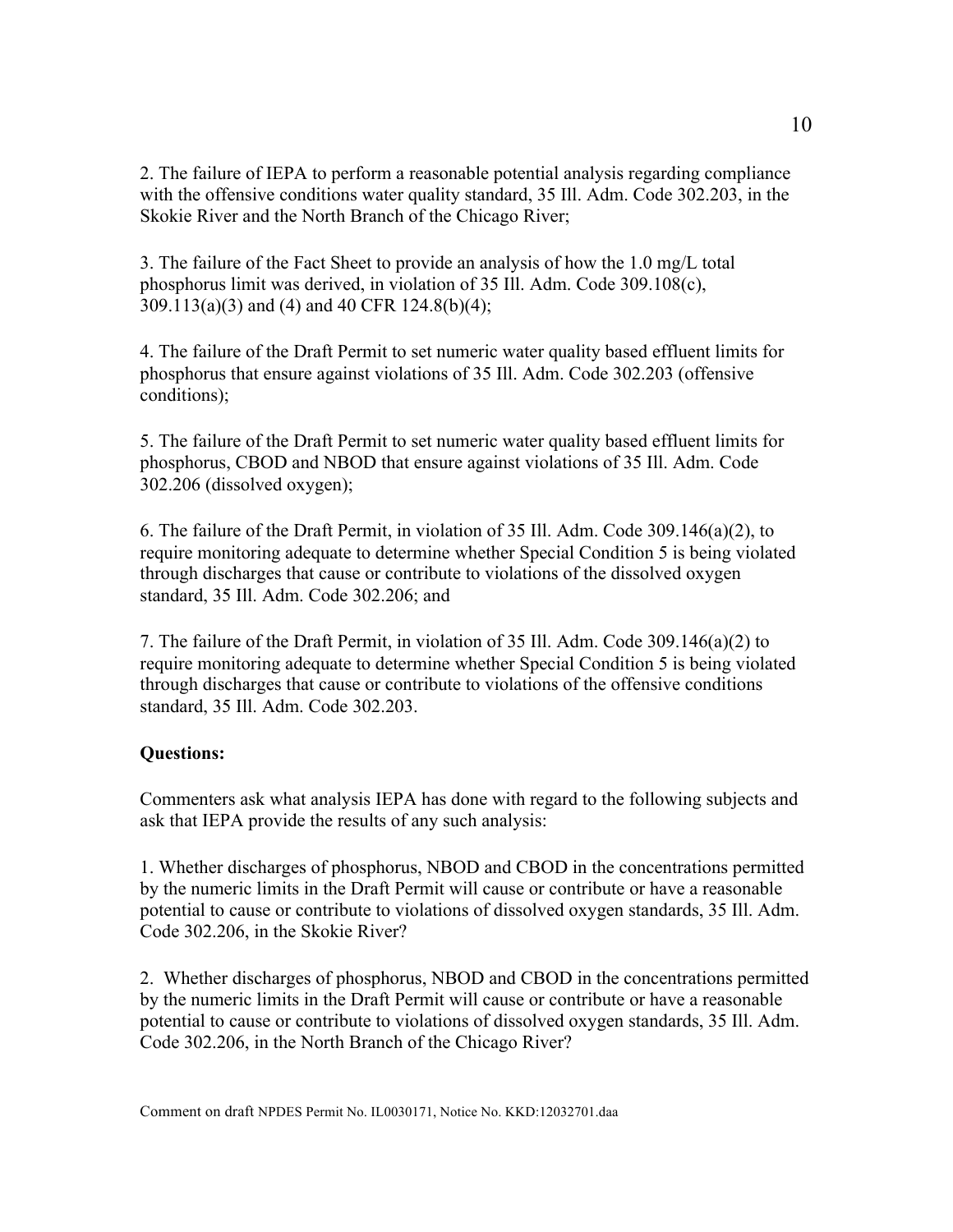3. Whether discharges of phosphorus in a concentration of up to 1.0 mg/L will cause or contribute or have a reasonable potential to cause or contribute to violations of offensive conditions standards, 35 Ill. Adm. Code 302.203, in the Skokie River?

4. Whether the discharge of phosphorus in a concentration of up to 1.0 mg/L will cause or contribute or have a reasonable potential to cause or contribute to violations of offensive conditions standards, 35 Ill. Adm. Code 302.203 in the North Branch of the Chicago River?

5. Whether the discharge of nitrate or total nitrogen from the Clavey Road WRF has affected receiving waters or has any potential to do so?

In addition, Commenters ask:

6. Is 1.0 mg/L phosphorus a water quality-based effluent limit? How was the 1.0 mg/L limit calculated?

7. How does the Agency plan to use the phosphorus removal feasibility study required in Special Condition 20?

8. Does the Agency plan to evaluate phosphorus levels in the Skokie River and their impact on algae and dissolved oxygen levels as part of the reasonable potential analysis and development of water quality based effluent limitations as described in Special Condition 21? When does the Agency plan to conduct these analyses?

9. Special Condition 10 includes this text: "Excluding chlorine associated with air scrubber discharge, any use of chlorine to control slime growths, odors or as an operational control, etc. shall not exceed the limit of 0.05 mg/L (daily maximum) total residual chlorine in the effluent. Sampling is required on a daily grab basis during the chlorination process. Reporting shall be submitted on the DMRs on a monthly basis." This condition prompts a number of questions. What is the origin of the air scrubber discharge? Shouldn't it be subject to the same total residual chlorine limit of 0.05 mg/L as other uses of chlorine? What will be the volume and effect of the chlorine coming from the scrubber waste?

#### **CONCLUSION**

Commenters recognize that the nutrient pollution problems faced by IEPA and Illinois dischargers will not be solved easily or immediately. However, the requirements of the Clean Water Act and the state and federal regulations that implement that law must be followed in fashioning the necessary and practical steps to be taken to maintain and restore the chemical, physical and biological integrity of Illinois waters. Most critically, the Draft Permit violates the regulations requiring establishment of water quality based